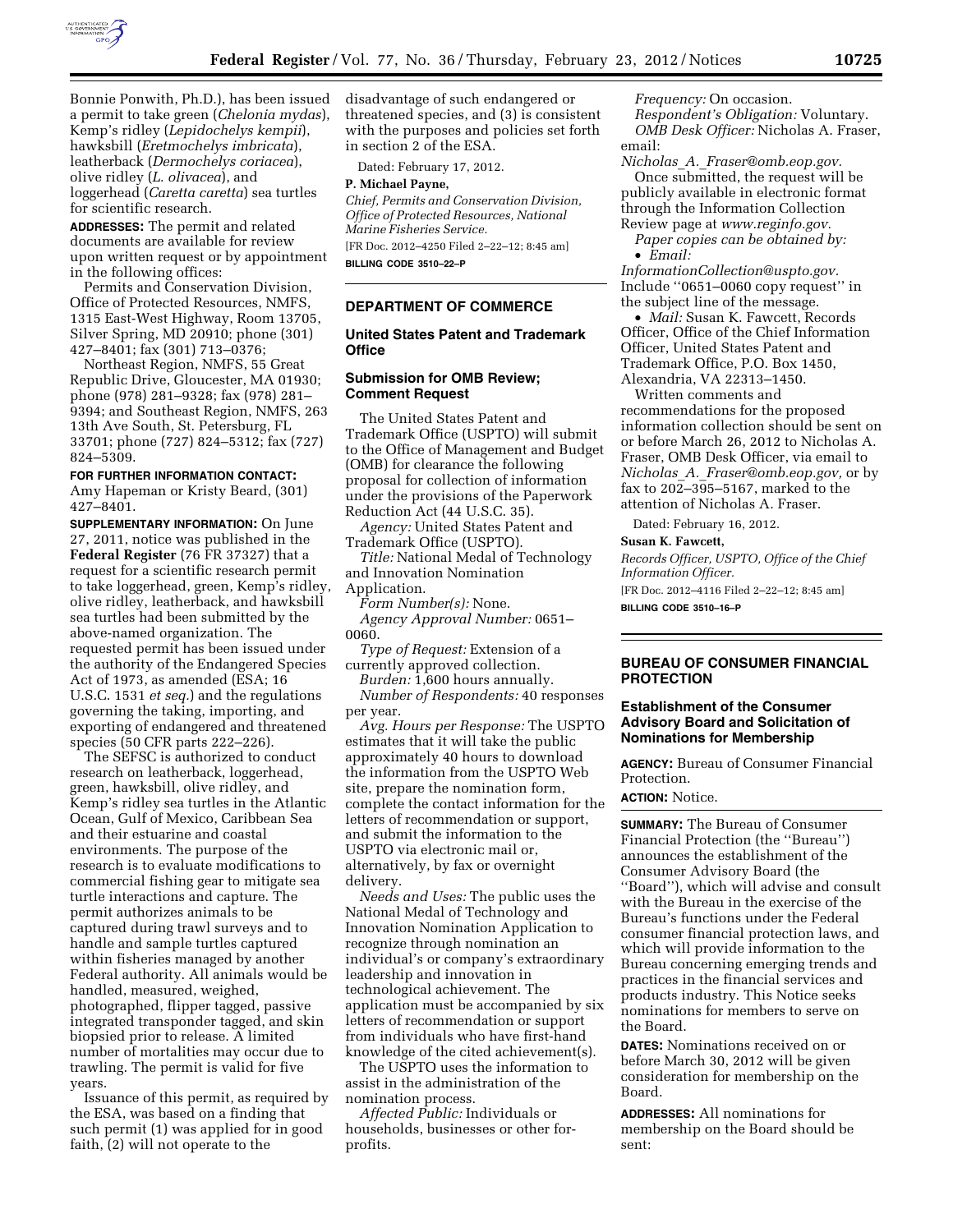• *Electronically: CABnominations@ cfpb.gov.* We strongly encourage electronic submissions.

• *Mail:* Monica Jackson/CAB Nominations, Consumer Financial Protection Bureau, 1500 Pennsylvania Avenue NW., (Attn: 1801 L Street), Washington, DC 20220.

• *Hand Delivery/Courier in Lieu of Mail:* Monica Jackson/CAB Nominations, Consumer Financial Protection Bureau, 1801 L Street NW., Washington, DC 20036.

**FOR FURTHER INFORMATION CONTACT:**  Requests for additional information should be directed to Kimberly Miller, Consumer Financial Protection Bureau, (202) 435–7451.

#### **SUPPLEMENTARY INFORMATION:**

#### **I. Background**

The Bureau is charged with regulating ''the offering and provision of consumer financial products or services under the Federal consumer financial laws,'' so as to ensure that ''all consumers have access to markets for consumer financial products and services and that markets for consumer financial products and services are fair, transparent, and competitive.'' Pursuant to Section 1021(c) of the Wall Street Reform and Consumer Protection Act, Public Law 111–203 (the ''Dodd-Frank Act''), the Bureau's primary functions are:

1. Conducting financial education programs;

2. Collecting, investigating, and responding to consumer complaints;

3. Collecting, researching, monitoring, and publishing information relevant to the function of markets for consumer financial products and services to identify risks to consumers and the proper functioning of such markets;

4. Supervising persons covered under the Dodd-Frank Act for compliance with Federal consumer financial law, and taking appropriate enforcement action to address violations of Federal consumer financial law;

5. Issuing rules, orders, and guidance implementing Federal consumer financial law; and

6. Performing such support activities as may be needed or useful to facilitate the other functions of the Bureau.

Section 1014 of the Dodd-Frank Act calls for the Director of the Bureau to establish a Consumer Advisory Board to advise and consult with the Bureau regarding its functions, and to provide information on emerging trends and practices in the consumer financial markets.

# **II. Establishment and Functions of the Consumer Advisory Board**

The Board will be established when the Bureau approves a charter. The charter will be filed with the Director of the Bureau, furnished to the Library of Congress, and posted on the Bureau's Web site at *www.consumerfinance.gov.*  The Bureau will send a copy of the charter to the Committee on Banking, Housing, and Urban Affairs of the United States Senate and the Committee on Financial Services of the United States House of Representatives.

As set forth in Section 1014(a) of the Dodd-Frank Act, the Board's objectives are to ''advise and consult with the Bureau in the Bureau's exercise of its functions under the Federal consumer financial protection laws,'' and to ''provide information on emerging practices in the consumer financial products and services industry, including regional trends, concerns, and other relevant information.'' The Board's charter will provide that the function of the Board is to be solely advisory. The Bureau alone will decide what action it will take and policy it will express with respect to the Federal consumer financial laws.

The Board will meet at such intervals as are necessary to carry out its functions, but not less than twice per year. Meetings of subgroups or subcommittees of the full Board established according to the terms of the charter may occur more frequently.

The Director will make appointments to the Board without regard to political affiliation. To achieve the Board's goals, not fewer than sixteen members will be appointed who can represent effectively the varied interests affected by the range of issues to be considered. The Board's membership will be balanced in terms of points of view represented and the functions to be performed. Section 1014(b) of the Dodd-Frank Act provides that ''[n]ot fewer than 6 members shall be appointed upon the recommendation of the regional Federal Reserve Bank Presidents, on a rotating basis.''

Of the members appointed by the Director,

1. One-third shall be appointed to an initial one-year term;

2. One-third shall be appointed to an initial two-year term; and

3. One-third shall be appointed to an initial three-year term.

The length of a member's initial term will be determined by lottery. Each member appointed may seek to renew his or her appointment to the Board for a single, second term of three years, pursuant to the procedures outlined in the Board's charter. The members will

serve at the pleasure of the Director from the date of appointment to the Board, not to exceed two terms. The Director will designate the Board Chair and Vice Chair. The Chair and Vice Chair will serve in those positions at the pleasure of the Director.

In accord with Section 1014(d) of the Dodd-Frank Act, members of the Board who are not full-time employees of the United States will receive compensation at a rate fixed by the Director while attending meetings of the Board, including reasonable travel and subsistence expenses while away from their homes or regular places of business. Wherever practical in terms of cost and logistics, the Bureau may hold meetings outside of the Washington, DC metropolitan area.

#### **III. Qualifications**

Pursuant to Section 1014(b) of the Dodd-Frank Act, in appointing members to the Board, ''the Director shall seek to assemble experts in consumer protection, financial services, community development, fair lending and civil rights, and consumer financial products or services and representatives of depository institutions that primarily serve underserved communities, and representatives of communities that have been significantly impacted by higher-priced mortgage loans, and seek representation of the interests of covered persons and consumers, without regard to party affiliation.'' The determinants of ''expertise'' shall depend, in part, on the constituency, interests, or industry sector the nominee seeks to represent, and where appropriate, shall include significant experience as a direct service provider to consumers.

The Bureau wishes to ensure adequate representation on the Board by women, minority groups, and individuals with disabilities and, therefore, encourages nominations of qualified candidates from these groups. The Bureau also wishes to establish a Board that is represented by a diversity of viewpoints and constituencies and, therefore, encourages nominations for qualified candidates who:

1. Represent the United States' geographic diversity; and

2. Represent the interests of special populations identified in the Dodd-Frank Act, including service members, older Americans, students, and traditionally underserved consumers and communities.

The Bureau will not entertain nominations of Federally registered lobbyists and individuals who have been convicted of a felony for a position on the Board.